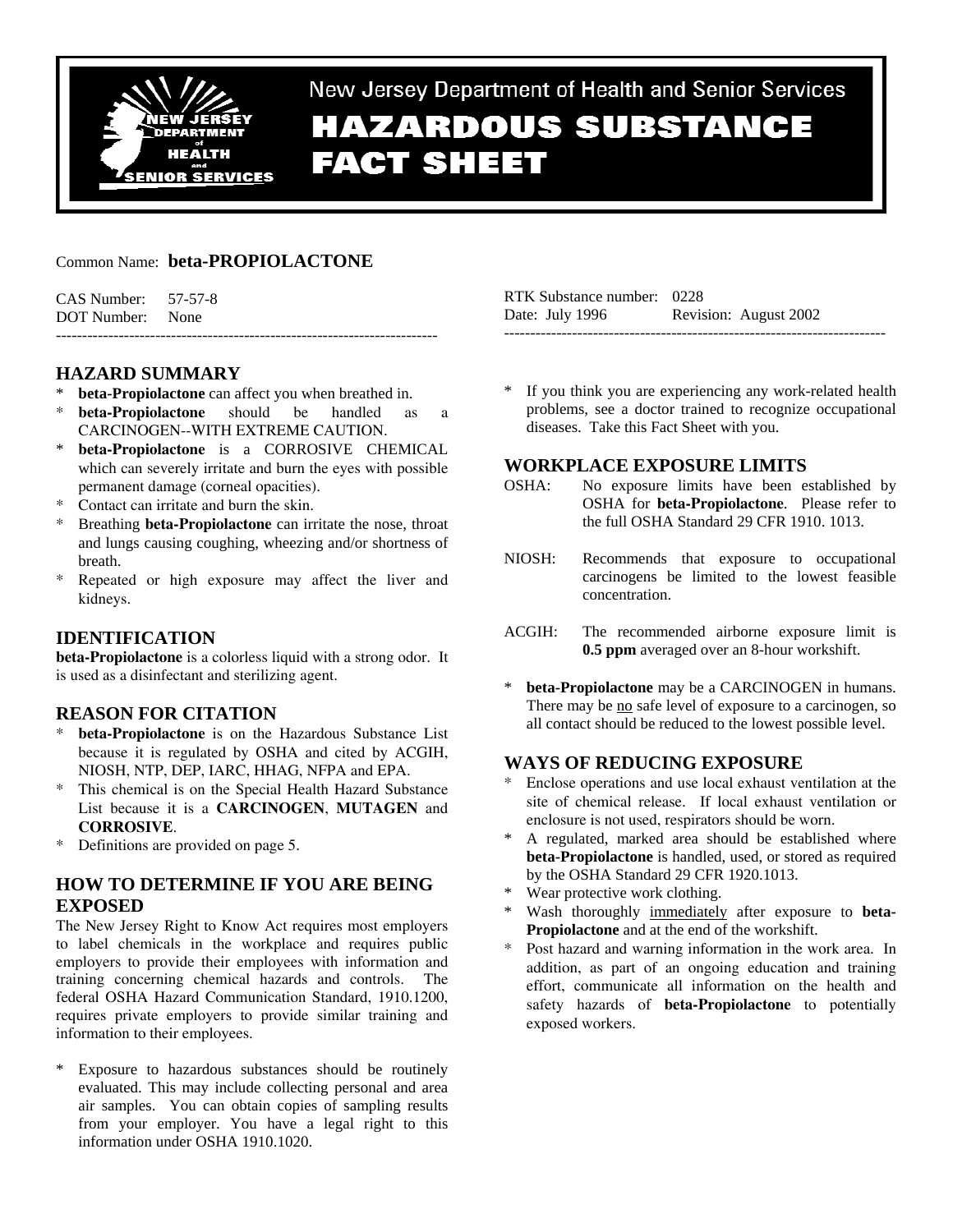This Fact Sheet is a summary source of information of all potential and most severe health hazards that may result from exposure. Duration of exposure, concentration of the substance and other factors will affect your susceptibility to any of the potential effects described below.

 $-$ 

# **HEALTH HAZARD INFORMATION**

## **Acute Health Effects**

The following acute (short-term) health effects may occur immediately or shortly after exposure to **beta-Propiolactone**:

- **beta-Propiolactone** can severely irritate and burn the eyes with possible permanent damage (corneal opacities).
- Contact can irritate and burn the skin.
- \* Breathing **beta-Propiolactone** can irritate the nose, throat and lungs causing coughing, wheezing and/or shortness of breath.

## **Chronic Health Effects**

The following chronic (long-term) health effects can occur at some time after exposure to **beta-Propiolactone** and can last for months or years:

## **Cancer Hazard**

- beta-Propiolactone may be a CARCINOGEN in humans since it has been shown to cause skin and stomach cancers in animals.
- Many scientists believe there is no safe level of exposure to a carcinogen. Such substances may also have the potential for causing reproductive damage in humans.

## **Reproductive Hazard**

According to the information presently available to the New Jersey Department of Health and Senior Services, **beta-Propiolactone** has not been tested for its ability to affect reproduction.

## **Other Long-Term Effects**

\* Repeated or high exposure may affect the liver and kidneys.

## **MEDICAL**

## **Medical Testing**

Before beginning employment and at regular times after that, for those with frequent or potentially high exposures, the following are recommended:

- \* Lung function tests.
- \* Liver and kidney function tests.

Any evaluation should include a careful history of past and present symptoms with an exam. Medical tests that look for damage already done are not a substitute for controlling exposure.

Request copies of your medical testing. You have a legal right to this information under OSHA 1910.1020.

## **Mixed Exposures**

- Because smoking can cause heart disease, as well as lung cancer, emphysema, and other respiratory problems, it may worsen respiratory conditions caused by chemical exposure. Even if you have smoked for a long time, stopping now will reduce your risk of developing health problems.
- Because more than light alcohol consumption can cause liver damage, drinking alcohol may increase the liver damage caused by **beta-Propiolactone**.

## **WORKPLACE CONTROLS AND PRACTICES**

Unless a less toxic chemical can be substituted for a hazardous substance, **ENGINEERING CONTROLS** are the most effective way of reducing exposure. The best protection is to enclose operations and/or provide local exhaust ventilation at the site of chemical release. Isolating operations can also reduce exposure. Using respirators or protective equipment is less effective than the controls mentioned above, but is sometimes necessary.

In evaluating the controls present in your workplace, consider: (1) how hazardous the substance is, (2) how much of the substance is released into the workplace and (3) whether harmful skin or eye contact could occur. Special controls should be in place for highly toxic chemicals or when significant skin, eye, or breathing exposures are possible.

In addition, the following controls are recommended:

- \* Where possible, automatically pump liquid **beta-Propiolactone** from drums or other storage containers to process containers.
- Specific engineering controls are required for this chemical by OSHA. Refer to the OSHA Standard: *29 CFR 1910.1013* for *beta-Propiolactone*.

Good **WORK PRACTICES** can help to reduce hazardous exposures. The following work practices are recommended:

- \* Workers whose clothing has been contaminated by **beta-Propiolactone** should change into clean clothing promptly.
- \* Contaminated work clothes should be laundered by individuals who have been informed of the hazards of exposure to **beta-Propiolactone**.
- Eye wash fountains should be provided in the immediate work area for emergency use.
- If there is the possibility of skin exposure, emergency shower facilities should be provided.
- On skin contact with **beta-Propiolactone**, immediately wash or shower to remove the chemical. At the end of the workshift, wash any areas of the body that may have contacted **beta-Propiolactone**, whether or not known skin contact has occurred.
- Do not eat, smoke, or drink where **beta-Propiolactone** is handled, processed, or stored, since the chemical can be swallowed. Wash hands carefully before eating, drinking, smoking, or using the toilet.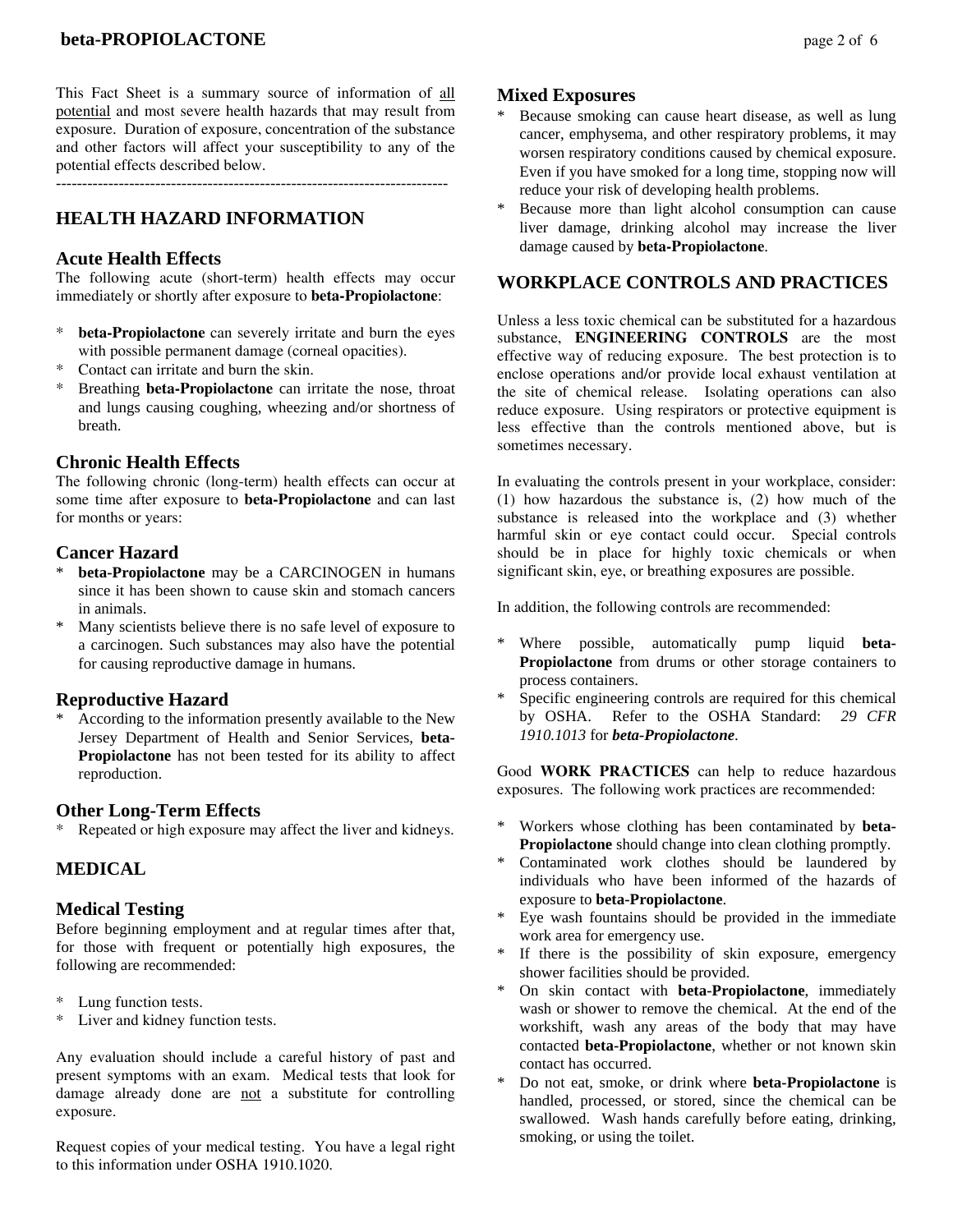## **PERSONAL PROTECTIVE EQUIPMENT**

WORKPLACE CONTROLS ARE BETTER THAN PERSONAL PROTECTIVE EQUIPMENT. However, for some jobs (such as outside work, confined space entry, jobs done only once in a while, or jobs done while workplace controls are being installed), personal protective equipment may be appropriate.

OSHA 1910.132 requires employers to determine the appropriate personal protective equipment for each hazard and to train employees on how and when to use protective equipment.

The following recommendations are only guidelines and may not apply to every situation.

## **Clothing**

- \* Avoid skin contact with **beta-Propiolactone**. Wear protective gloves and clothing. Safety equipment suppliers/manufacturers can provide recommendations on the most protective glove/clothing material for your operation.
- \* All protective clothing (suits, gloves, footwear, headgear) should be clean, available each day, and put on before work.

#### **Eye Protection**

Eye protection is included in the recommended respiratory protection.

#### **Respiratory Protection**

**IMPROPER USE OF RESPIRATORS IS DANGEROUS.** Such equipment should only be used if the employer has a written program that takes into account workplace conditions, requirements for worker training, respirator fit testing and medical exams, as described in OSHA 1910.134.

At any exposure level, use a MSHA/NIOSH approved supplied-air respirator with a full facepiece operated in a pressure-demand or other positive-pressure mode. For increased protection use in combination with an auxiliary self-contained breathing apparatus operated in a pressuredemand or other positive-pressure mode.

## **HANDLING AND STORAGE**

- \* Prior to working with **beta-Propiolactone** you should be trained on its proper handling and storage.
- \* A regulated, marked area should be established where **beta-Propiolactone** is handled, used, or stored as required by the OSHA Standard 29 CFR 1920.1013.
- beta-Propiolactone is not compatible with OXIDIZING AGENTS (such as PERCHLORATES, PEROXIDES, PERMANGANATES, CHLORATES, NITRATES, CHLORINE, BROMINE and FLUORINE); **STRONG**

 BASES (such as SODIUM HYDROXIDE and POTASSIUM HYDROXIDE); ACETATES; THIOCYANATES; HALOGENS; and THIOSULFATES.

- Store in tightly closed containers in a cool, well-ventilated area. **beta-Propiolactone** is stable if stored under refrigeration at  $40-50^{\circ}F(5-10^{\circ}C)$ .
- Sources of ignition, such as smoking and open flames, are prohibited where **beta-Propiolactone** is used, handled, or stored in a manner that could create a potential fire or explosion hazard.

## **QUESTIONS AND ANSWERS**

- Q: If I have acute health effects, will I later get chronic health effects?
- A: Not always. Most chronic (long-term) effects result from repeated exposures to a chemical.
- Q: Can I get long-term effects without ever having shortterm effects?
- A: Yes, because long-term effects can occur from repeated exposures to a chemical at levels not high enough to make you immediately sick.
- Q: What are my chances of getting sick when I have been exposed to chemicals?
- A: The likelihood of becoming sick from chemicals is increased as the amount of exposure increases. This is determined by the length of time and the amount of material to which someone is exposed.
- Q: When are higher exposures more likely?
- A: Conditions which increase risk of exposure include physical and mechanical processes (heating, pouring, spraying, spills and evaporation from large surface areas such as open containers), and "confined space" exposures (working inside vats, reactors, boilers, small rooms, etc.).
- Q: Is the risk of getting sick higher for workers than for community residents?
- A: Yes. Exposures in the community, except possibly in cases of fires or spills, are usually much lower than those found in the workplace. However, people in the community may be exposed to contaminated water as well as to chemicals in the air over long periods. This may be a problem for children or people who are already ill.
- Q: Don't all chemicals cause cancer?
- A: No. Most chemicals tested by scientists are not cancercausing.
- Q: Should I be concerned if a chemical causes cancer in animals?
- A: Yes. Most scientists agree that a chemical that causes cancer in animals should be treated as a suspected human carcinogen unless proven otherwise.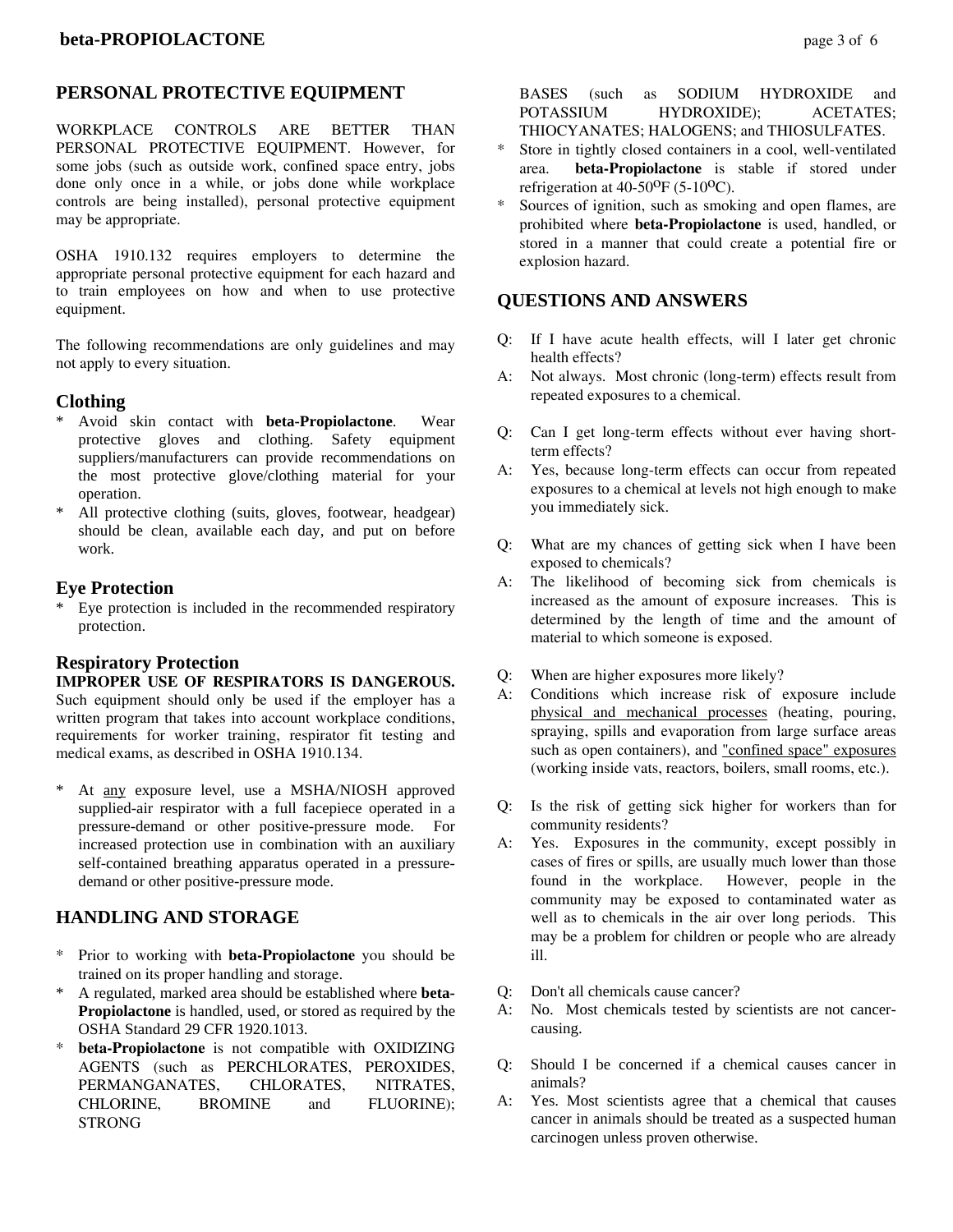## **beta-PROPIOLACTONE page 4 of 6**

- Q: But don't they test animals using much higher levels of a chemical than people usually are exposed to?
- A: Yes. That's so effects can be seen more clearly using fewer animals. But high doses alone don't cause cancer unless it's a cancer agent. In fact, a chemical that causes cancer in animals at high doses could cause cancer in humans exposed to low doses.

------------------------------------------------------------------------ The following information is available from:

 New Jersey Department of Health and Senior Services Occupational Health Service PO Box 360 Trenton, NJ 08625-0360 (609) 984-1863 (609) 984-7407 (fax)

Web address: http://www.state.nj.us/health/eoh/odisweb/

#### **Industrial Hygiene Information**

Industrial hygienists are available to answer your questions regarding the control of chemical exposures using exhaust ventilation, special work practices, good housekeeping, good hygiene practices, and personal protective equipment including respirators. In addition, they can help to interpret the results of industrial hygiene survey data.

#### **Medical Evaluation**

If you think you are becoming sick because of exposure to chemicals at your workplace, you may call personnel at the Department of Health and Senior Services, Occupational Health Service, who can help you find the information you need.

#### **Public Presentations**

Presentations and educational programs on occupational health or the Right to Know Act can be organized for labor unions, trade associations and other groups.

#### **Right to Know Information Resources**

The Right to Know Infoline (609) 984-2202 can answer questions about the identity and potential health effects of chemicals, list of educational materials in occupational health, references used to prepare the Fact Sheets, preparation of the Right to Know Survey, education and training programs, labeling requirements, and general information regarding the Right to Know Act. Violations of the law should be reported to (609) 984-2202.

 $-$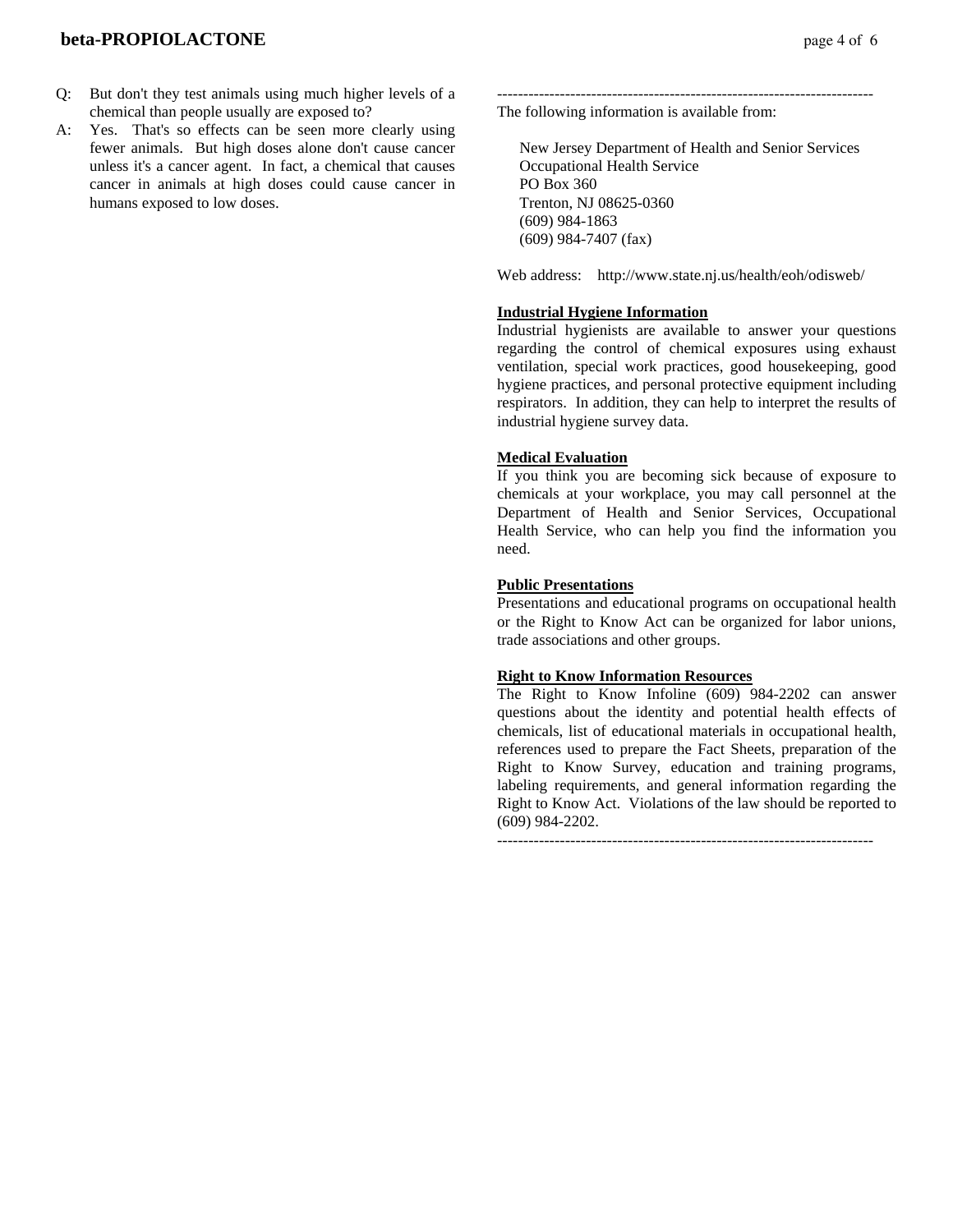## **DEFINITIONS**

**ACGIH** is the American Conference of Governmental Industrial Hygienists. It recommends upper limits (called TLVs) for exposure to workplace chemicals.

A **carcinogen** is a substance that causes cancer.

The **CAS number** is assigned by the Chemical Abstracts Service to identify a specific chemical.

A **combustible** substance is a solid, liquid or gas that will burn.

A **corrosive** substance is a gas, liquid or solid that causes irreversible damage to human tissue or containers.

**DEP** is the New Jersey Department of Environmental **Protection** 

**DOT** is the Department of Transportation, the federal agency that regulates the transportation of chemicals.

**EPA** is the Environmental Protection Agency, the federal agency responsible for regulating environmental hazards.

A **fetus** is an unborn human or animal.

A **flammable** substance is a solid, liquid, vapor or gas that will ignite easily and burn rapidly.

The **flash point** is the temperature at which a liquid or solid gives off vapor that can form a flammable mixture with air.

**HHAG** is the Human Health Assessment Group of the federal EPA.

**IARC** is the International Agency for Research on Cancer, a scientific group that classifies chemicals according to their cancer-causing potential.

A **miscible** substance is a liquid or gas that will evenly dissolve in another.

**mg/m3** means milligrams of a chemical in a cubic meter of air. It is a measure of concentration (weight/volume).

A **mutagen** is a substance that causes mutations. A **mutation** is a change in the genetic material in a body cell. Mutations can lead to birth defects, miscarriages, or cancer.

**NAERG** is the North American Emergency Response Guidebook. It was jointly developed by Transport Canada, the United States Department of Transportation and the Secretariat of Communications and Transportation of Mexico. It is a guide for first responders to quickly identify the specific or generic hazards of material involved in a transportation incident, and to protect themselves and the general public during the initial response phase of the incident.

**NCI** is the National Cancer Institute, a federal agency that determines the cancer-causing potential of chemicals.

**NFPA** is the National Fire Protection Association. It classifies substances according to their fire and explosion hazard.

**NIOSH** is the National Institute for Occupational Safety and Health. It tests equipment, evaluates and approves respirators, conducts studies of workplace hazards, and proposes standards to OSHA.

**NTP** is the National Toxicology Program which tests chemicals and reviews evidence for cancer.

**OSHA** is the Occupational Safety and Health Administration, which adopts and enforces health and safety standards.

**PEL** is the Permissible Exposure Limit which is enforceable by the Occupational Safety and Health Administration.

**PIH** is a DOT designation for chemicals which are Poison Inhalation Hazards.

**ppm** means parts of a substance per million parts of air. It is a measure of concentration by volume in air.

A **reactive** substance is a solid, liquid or gas that releases energy under certain conditions.

A **teratogen** is a substance that causes birth defects by damaging the fetus.

**TLV** is the Threshold Limit Value, the workplace exposure limit recommended by ACGIH.

The **vapor pressure** is a measure of how readily a liquid or a solid mixes with air at its surface. A higher vapor pressure indicates a higher concentration of the substance in air and therefore increases the likelihood of breathing it in.